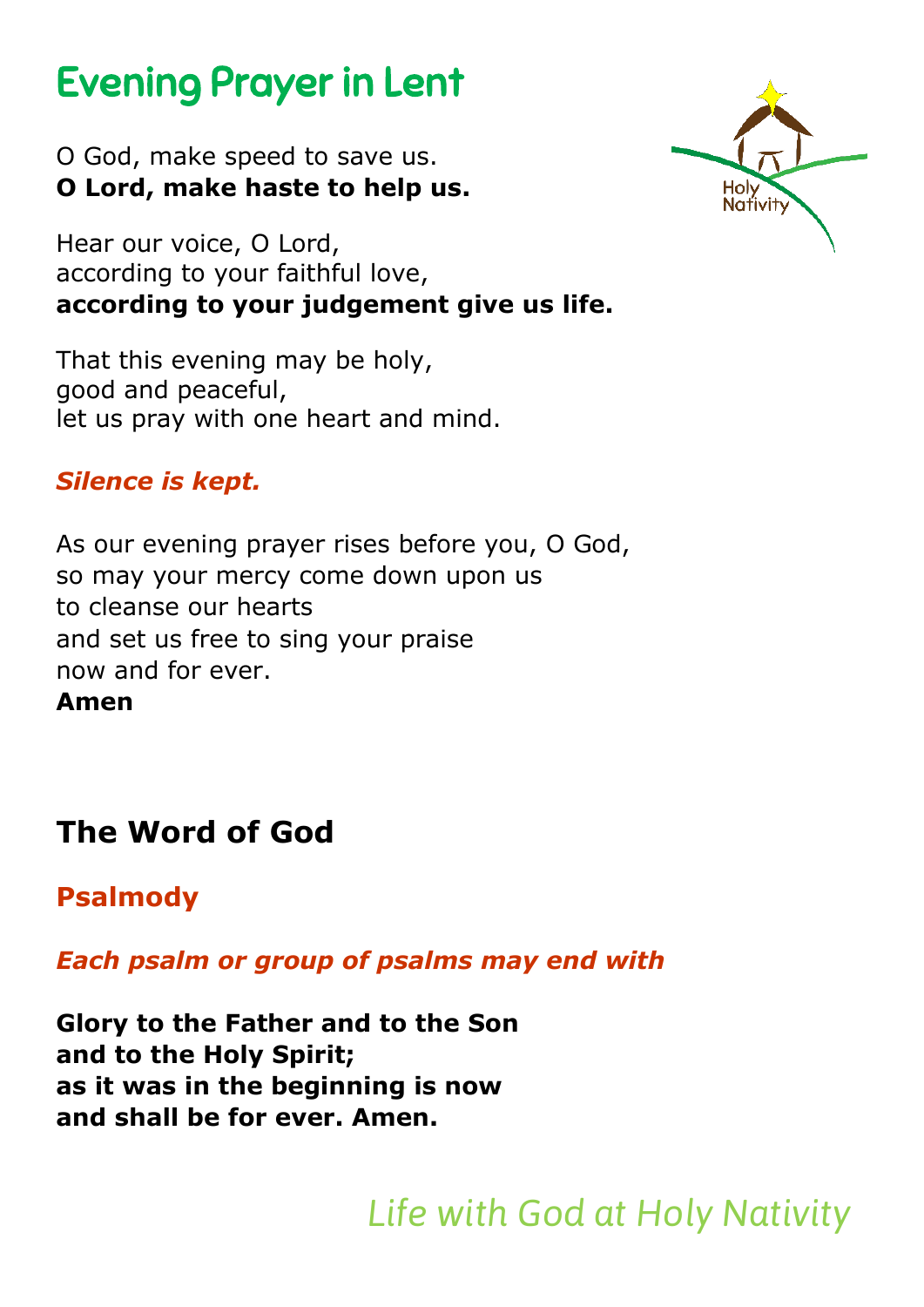# **Canticle**

### **Christ committed no sin, no guile was found on his lips.**

Christ suffered for you, leaving you an example, *•* that you should follow in his steps.

He committed no sin, no guile was found on his lips, *•* when he was reviled, he did not revile in turn.

When he suffered, he did not threaten, *•* but he trusted himself to God who judges justly.

Christ himself bore our sins in his body on the tree, *•* that we might die to sin and live to righteousness.

By his wounds, you have been healed, for you were straying like sheep, *•* but have now returned to the shepherd and guardian of your souls.

*1Peter 2:21b-25*

**Glory to the Father and to the Son and to the Holy Spirit; as it was in the beginning is now and shall be for ever. Amen.**

**Christ committed no sin, no guile was found on his lips.**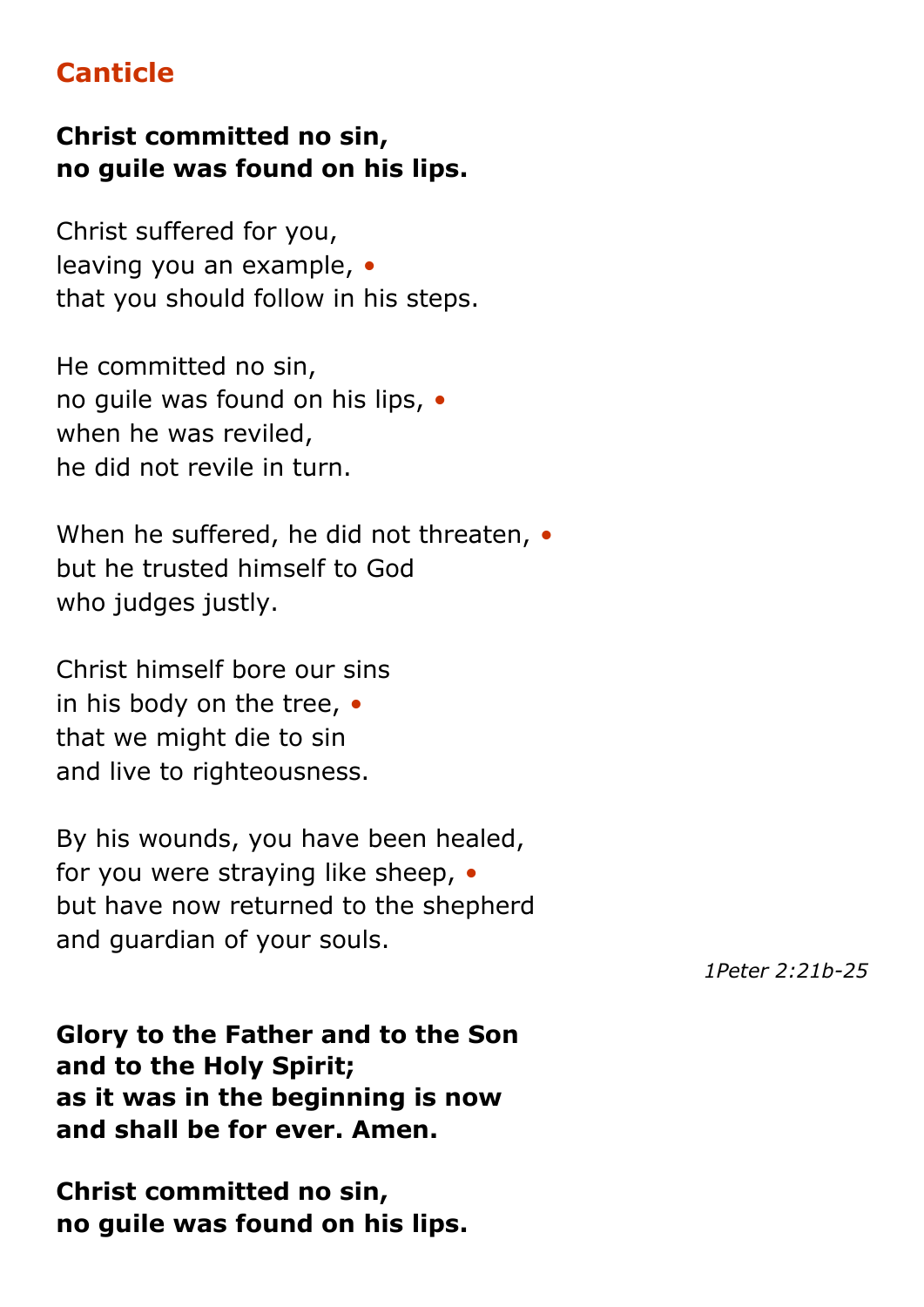# **New Testament Reading**

#### *The reading may be followed by silence and a reflection.*

Forsake me not, O Lord; be not far from me, O my God. **Forsake me not, O Lord; be not far from me, O my God.** Make haste to help me, O Lord of my salvation. **Be not far from me, O my God.** Glory to the Father and to the Son and to the Holy Spirit. **Forsake me not, O Lord; be not far from me, O my God.**

*from Psalm 38*

# **Gospel Canticle**

#### *The Magnificat*

#### **Come, let us return to the Lord, for our God will richly pardon.**

My soul proclaims the greatness of the Lord, my spirit rejoices in God my Saviour; *•* he has looked with favour on his lowly servant.

From this day all generations will call me blessed; *•* the Almighty has done great things for me and holy is his name.

He has mercy on those who fear him, *•* from generation to generation.

He has shown strength with his arm *•* and has scattered the proud in their conceit,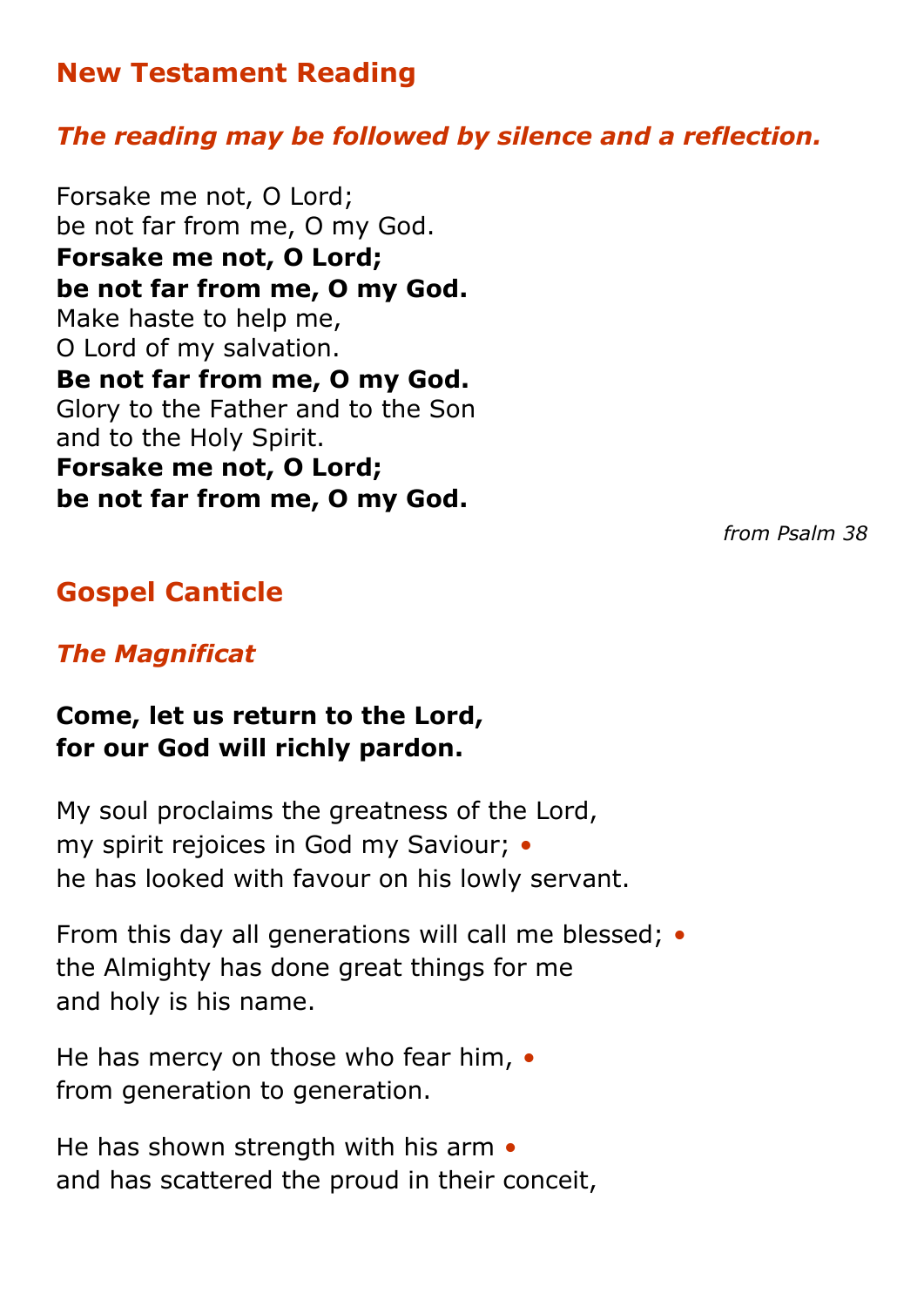Casting down the mighty from their thrones *•* and lifting up the lowly.

He has filled the hungry with good things *•* and sent the rich away empty.

He has come to the aid of his servant Israel,*•* to remember his promise of mercy,

The promise made to our ancestors, *•* to Abraham and his children for ever.

**Glory to the Father and to the Son and to the Holy Spirit; as it was in the beginning is now and shall be for ever. Amen.**

**Come, let us return to the Lord, for our God will richly pardon.**

# **Prayers of Intercession**

*This response may be used:*

Lord, in your mercy **hear our prayer**

*Silence may be kept.*

*Luke 1.46-55*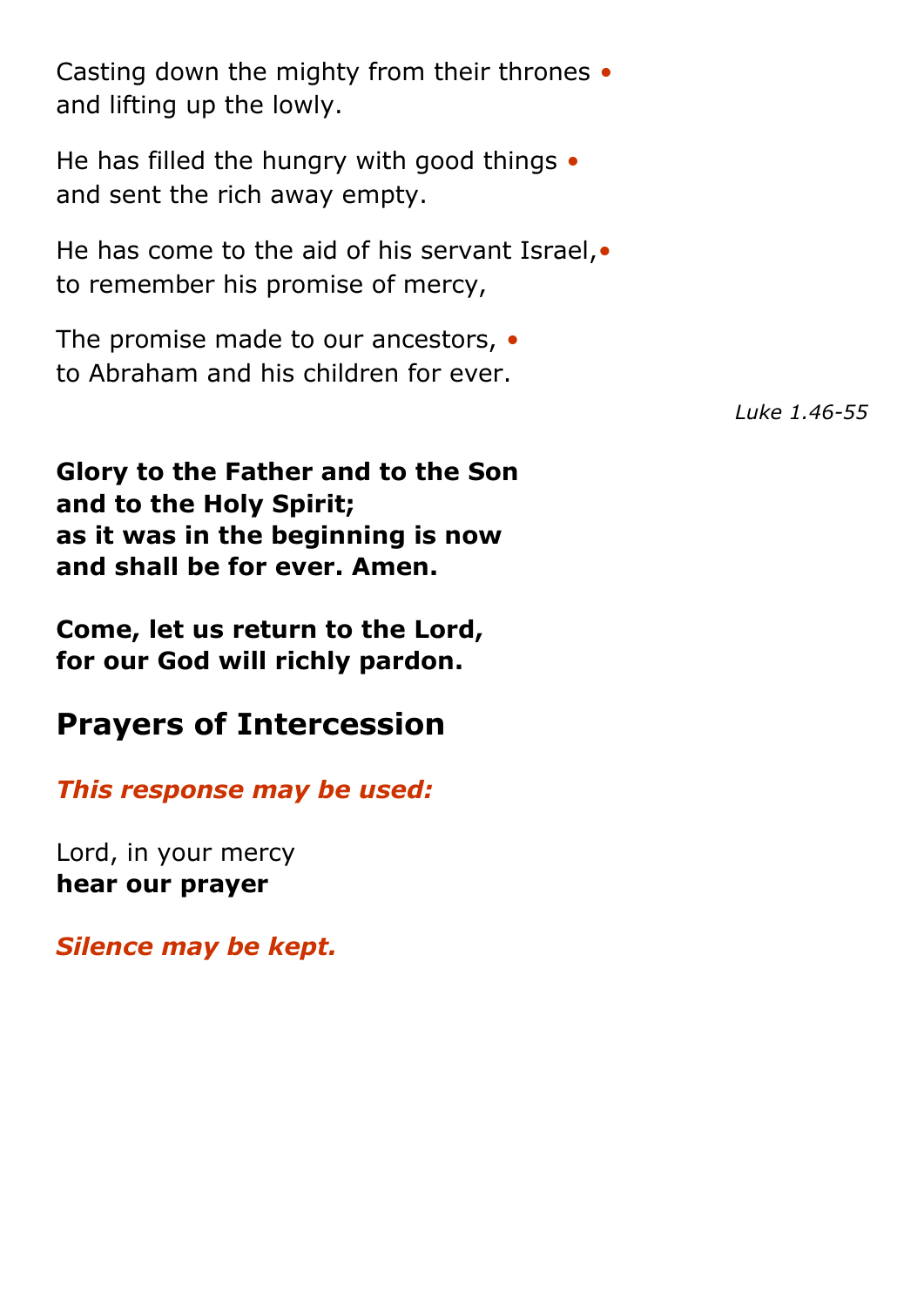## *The Collect of the day or the following is said:*

Almighty and everlasting God, you hate nothing that you have made and forgive the sins of all those who are penitent: create and make in us new and contrite hearts that we, worthily lamenting our sins and acknowledging our wretchedness, may receive from you, the God of all mercy, perfect remission and forgiveness; through Jesus Christ our Lord. **Amen.**

### *The Lord's Prayer is said:*

Trusting in the compassion of God, as our Saviour taught us, so we pray:

**Our Father in heaven, hallowed be your name, your kingdom come, your will be done, on earth as in heaven. Give us today our daily bread. Forgive us our sins as we forgive those who sin against us. Lead us not into temptation but deliver us from evil. For the kingdom, the power, and the glory are yours now and for ever. Amen.**